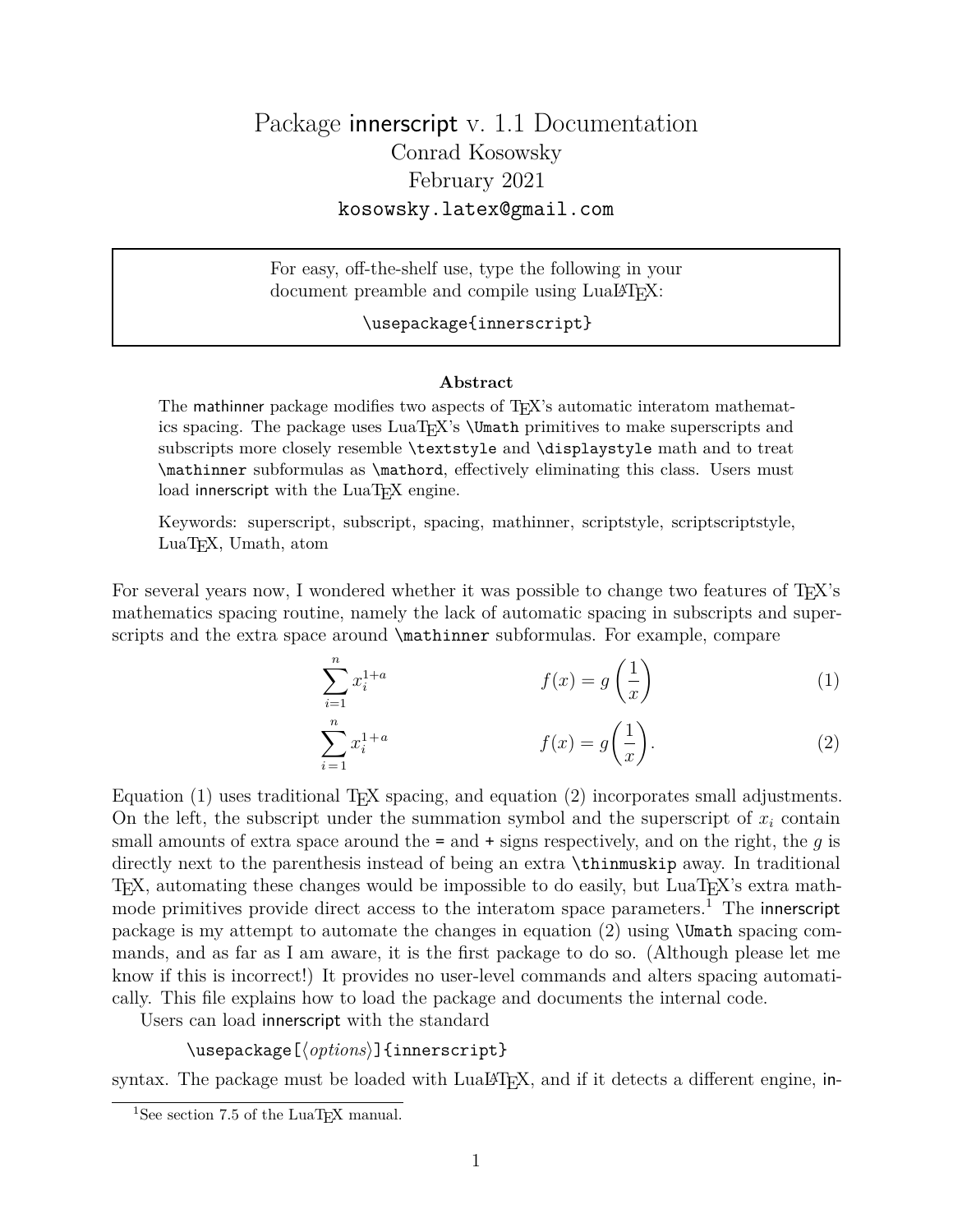| Package Option  | Meaning                                                    |
|-----------------|------------------------------------------------------------|
| script          | Changes to \scriptstyle and \crampedscriptstyle spacing    |
| scriptscript    | Changes to \scriptscriptstyle and                          |
|                 | \crampedscriptscriptstyle spacing                          |
| inner           | Treat \mathinner subformulas as \mathord                   |
| no-script       | No changes to \scriptstyle and \crampedscriptstyle spacing |
| no-scriptscript | No changes to \scriptscriptstyle and                       |
|                 | crampedscriptscriptstyle spacing                           |
| no-inner        | No changes to treatment of <b>\mathinner</b> subformulas   |

Table 1: Package Options for innerscript

nerscript will issue an error.<sup>2</sup> It is possible to continue compiling past the error with no other issues, but if you do, innerscript will not be able to change any math spacing in your document. Table 1 shows the six package options, and by default innerscript selects the first three. The script and scriptscript options will affect spacing of symbols in superscripts and subscripts, and the inner option will eliminate extra spacing for  $\mathcal X$  athinner subformulas, such as fractions and \left-\right delimiter pairs. The no- variants disable the spacing adjustments for the corresponding default option.

In standard mathematics typesetting, T<sub>EX</sub> uses different font sizes for different portions of math lists, and it chooses a certain size based on the math style currently in use.<sup>3</sup> TEX uses \displaystyle and \textstyle as the default for display and inline math respectively, and while in either of these styles or the corresponding cramped versions, it adds extra space between symbols of certain math classes.<sup>4</sup> T<sub>E</sub>X switches to  $\scriptstyle\setminus$  scriptstyle, \scriptscriptstyle, or the corresponding cramped versions to typeset superscripts and subscripts, and in doing so, it forgoes most of the spacing additions from \textstyle.

The script and scriptscript options reverse this decision by forcing interatom spacing to more closely resemble that of \textstyle. Table 2 lists the amount of space that innerscript inserts between various pairs of math classes for each option, and adjustments of this type will resemble the changes to the summation from equation (2). The inner package option forces all spacing around \mathinner subformulas to take the value it would if the formula had type **\mathord**. Traditionally T<sub>E</sub>X places more space around **\mathinner** subformulas than it does around \mathord atoms, so loading innerscript with inner will remove a certain amount of space from math formulas. Changes of this type will typically resemble

<sup>&</sup>lt;sup>2</sup>Specifically, innerscript checks whether **\Umathordordspacing** is defined.

<sup>&</sup>lt;sup>3</sup>The eight math styles are \displaystyle, \textstyle, \scriptstyle, \scriptscriptstyle, and cramped versions of those four, where the control sequence begins with the word "cramped." Technically a math style is an instruction to pull math symbols from a specific font associated with a math family and to apply certain rules for assembling formulas to this part of the math list. See Donald Knuth, *The TEXbook,* (Addison Wesley, 1986), 140–143, 441–447; David Salomon, *The Advanced TEXbook,* (Springer, 1995), 254–256.

<sup>&</sup>lt;sup>4</sup>The eight classes are  $\mathcal{L} \mathbb{L} \mathbb{L} \mathbb{L}$ ,  $\mathcal{L} \mathbb{L} \mathbb{L} \mathbb{L}$ and \mathinner. They are specific to particular symbols and determine spacing in math formulas. As part of its definition, every math symbol is associated with a certain math class. See Donald Knuth, *The TEXbook,* 170; David Salomon, *The Advanced TEXbook,* 256–258.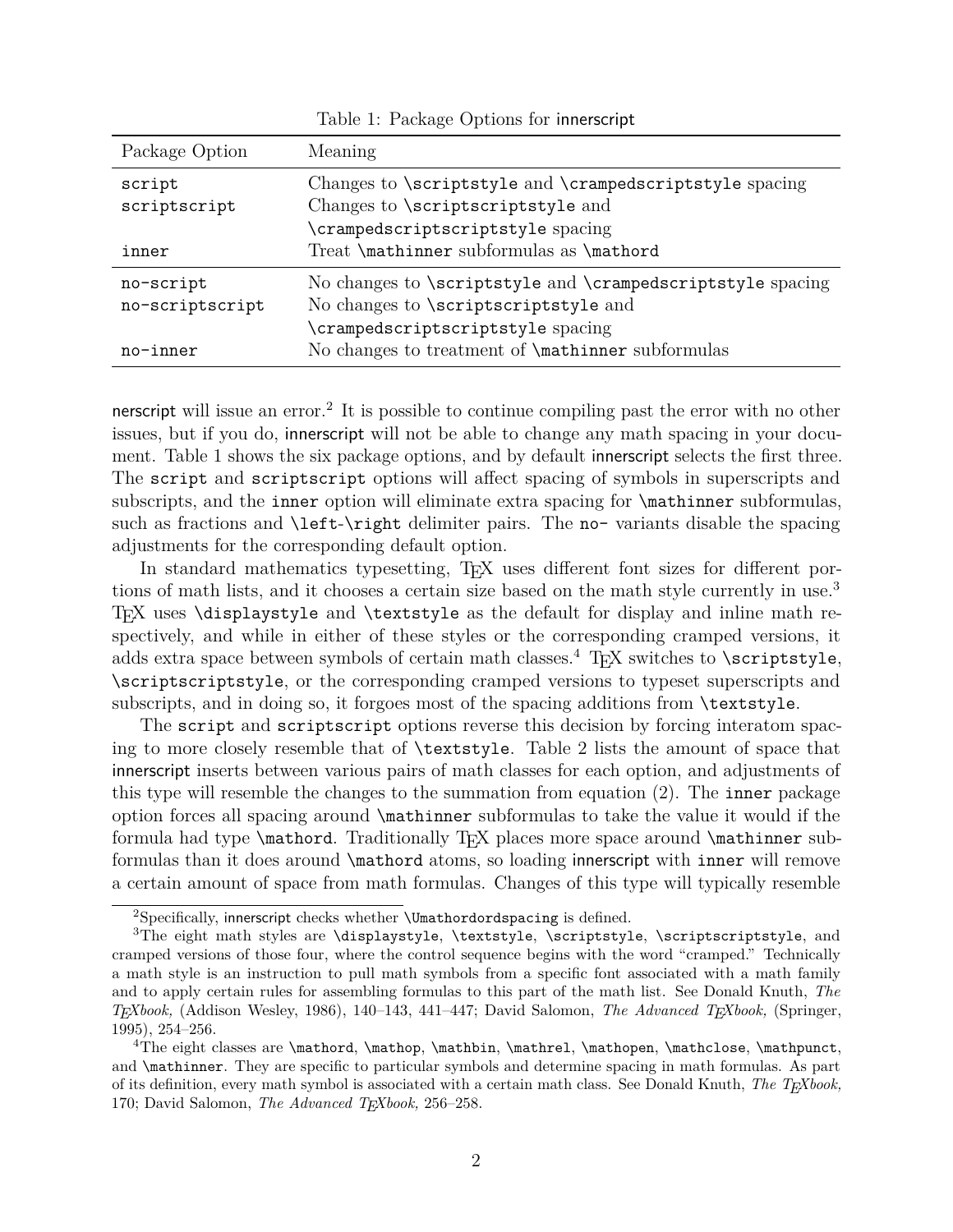| Consecutive Atom Types | Option script     | Option scriptscript    |
|------------------------|-------------------|------------------------|
| \mathord\mathop        | $0.6$ \thinmuskip | $0.4$ \thinmuskip      |
| \mathord\mathbin       | 0.7\thinmuskip    | $0.5$ \thinmuskip      |
| \mathord\mathrel       | \thinmuskip       | $0.7$ \thinmuskip      |
| \mathord\mathinner     | $0.6$ \thinmuskip | $0.4$ \thinmuskip      |
| \mathop\mathord        | $0.6$ \thinmuskip | $0.4$ \thinmuskip      |
| \mathop\mathop         | $0.6$ \thinmuskip | $0.4$ \thinmuskip      |
| \mathop\mathrel        | \thinmuskip       | $0.7$ \thinmuskip      |
| \mathop\mathinner      | \thinmuskip       | $0.7$ \thinmuskip      |
| \mathbin\mathord       | 0.7\thinmuskip    | $0.5$ \thinmuskip      |
| \mathbin\mathop        | $0.7$ \thinmuskip | $0.5$ \thinmuskip      |
| \mathbin\mathopen      | $0.7$ \thinmuskip | $0.5$ \thinmuskip      |
| \mathbin\mathinner     | $0.7$ \thinmuskip | $0.5$ \thinmuskip      |
| \mathrel\mathord       | \thinmuskip       | $0.7$ \thinmuskip      |
| \mathrel\mathop        | \thinmuskip       | $0.7$ \thinmuskip      |
| \mathrel\mathopen      | \thinmuskip       | $0.7\text{thinmuskip}$ |
| \mathrel\mathinner     | \thinmuskip       | $0.7\text{thinmuskip}$ |
| \mathclose\mathop      | $0.6$ \thinmuskip | $0.4$ \thinmuskip      |
| \mathclose\mathbin     | 0.7\thinmuskip    | $0.5$ \thinmuskip      |
| \mathclose\mathrel     | \thinmuskip       | $0.7$ \thinmuskip      |
| \mathclose\mathinner   | $0.6$ \thinmuskip | $0.4$ \thinmuskip      |
| \mathpunct\mathord     | $0.6$ \thinmuskip | $0.4$ \thinmuskip      |
| \mathpunct\mathop      | $0.6$ \thinmuskip | $0.4$ \thinmuskip      |
| \mathpunct\mathrel     | $0.6$ \thinmuskip | $0.4$ \thinmuskip      |
| \mathpunct\mathopen    | $0.6$ \thinmuskip | $0.4$ \thinmuskip      |
| \mathpunct\mathclose   | $0.6$ \thinmuskip | $0.4$ \thinmuskip      |
| \mathpunct\mathpunct   | $0.6$ \thinmuskip | $0.4$ \thinmuskip      |
| \mathpunct\mathinner   | $0.6$ \thinmuskip | $0.4$ \thinmuskip      |
| \mathinner\mathord     | $0.6$ \thinmuskip | $0.4$ \thinmuskip      |
| \mathinner\mathop      | $0.6$ \thinmuskip | $0.4$ \thinmuskip      |
| \mathinner\mathbin     | 0.7\thinmuskip    | $0.5$ \thinmuskip      |
| \mathinner\mathrel     | \thinmuskip       | $0.7$ \thinmuskip      |
| \mathinner\mathopen    | $0.6$ \thinmuskip | $0.4$ \thinmuskip      |
| \mathinner\mathpunct   | $0.6$ \thinmuskip | $0.4$ \thinmuskip      |
| \mathinner\mathinner   | $0.6$ \thinmuskip | $0.4$ \thinmuskip      |

Table 2: Spacing Inserted by innerscript between Consecutive Atoms

the adjustment to the function  $g$  from equation  $(2)$ . Users who want to further change the spacing in their math formulas should manually add glue, muglue, or \kern to their math lists or provide new values for the \Umath spacing parameters in their document preamble.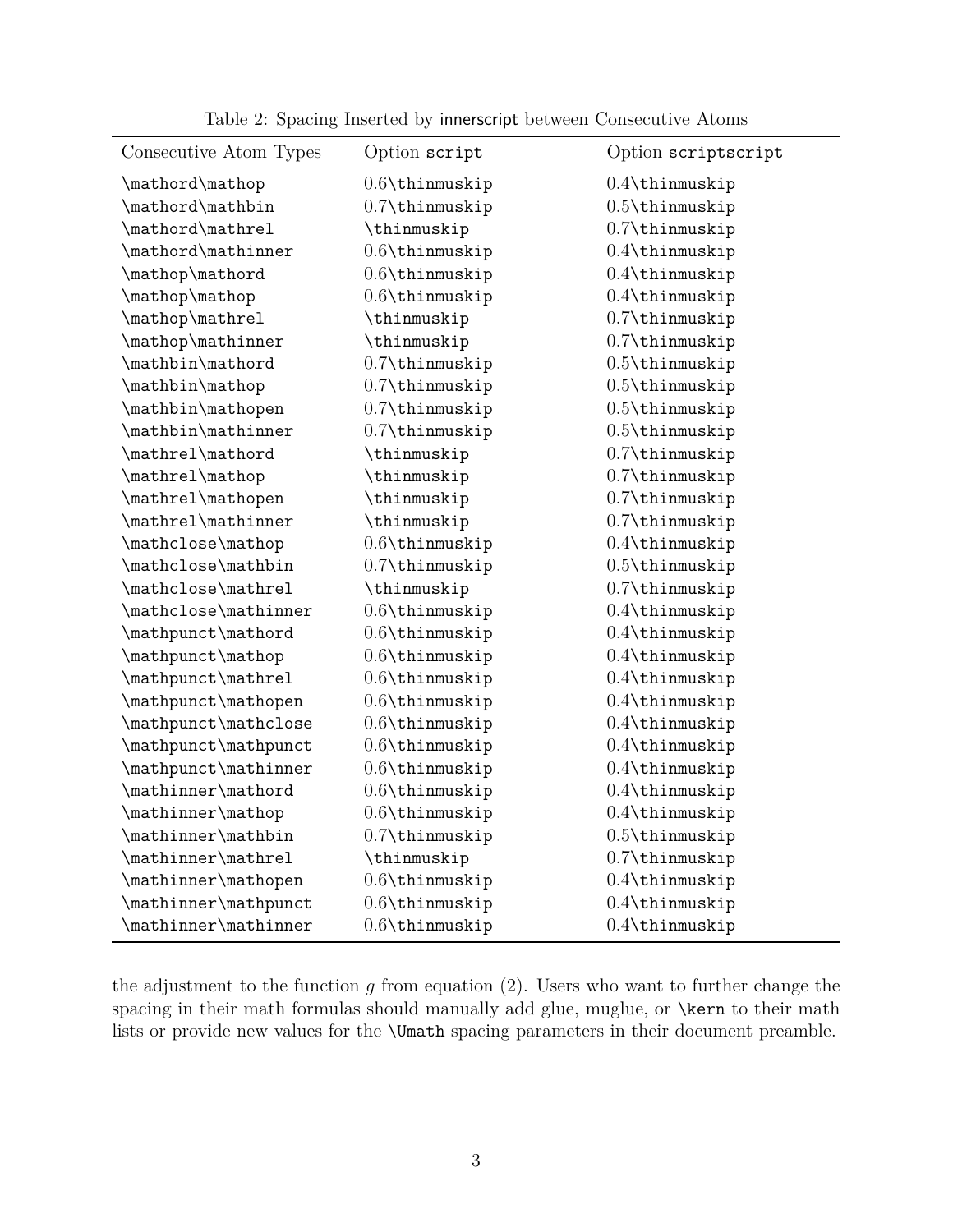## **Implementation**

Finally, we come to the implementation, and we begin by declaring the package. The conditionals \ifIS@script, \ifIS@scriptscript, and \ifIS@inner encode option information, and we set them according to the user's option declaration.

```
1 \NeedsTeXFormat{LaTeX2e}
2 \ProvidesPackage{innerscript}[2021/02/07 v. 1.1 Package innerscript]
3 \newif\ifIS@script\IS@scripttrue
4 \newif\ifIS@scriptscript\IS@scriptscripttrue
5 \newif\ifIS@inner\IS@innertrue
6 \DeclareOption{script}{\IS@scripttrue}
7 \DeclareOption{scriptscript}{\IS@scriptscripttrue}
8 \DeclareOption{inner}{\IS@innertrue}
9 \DeclareOption{no-script}{\IS@scriptfalse}
10 \ \texttt{{\texttt{De}clareOption}{} for \texttt{in}{} for \texttt{{\texttt{1S@}scriptscript}{} for \texttt{{\texttt{1S@}}}.11 \DeclareOption{no-inner}{\IS@innerfalse}
12 \ProcessOptions*
```
Check whether \Umathordordspacing is defined. If not, issue an error and \endinput. We won't be able to print multiple spaces at once because T<sub>F</sub>X collapses multiple space characters, so within a group, we change + to active and define it to be a space.

```
13 \ifx\Umathordordspacing\@undefined
```

| 14         | \bgroup\catcode`\+=13                                                 |
|------------|-----------------------------------------------------------------------|
| 15         | $\def{+}$                                                             |
| 16         | \def\IS@LuaTeXError{\GenericError{}                                   |
| 17         | {\MessageBreak\MessageBreak                                           |
| 18         | Package innerscript error:                                            |
| 19         | \MessageBreak\MessageBreak                                            |
| 20         | ++*******************\MessageBreak                                    |
| 21         | ++*+++++++++++++++++*\MessageBreak                                    |
| 22         | ++*+++CANNOT LOAD+++*\MessageBreak                                    |
| 23         | ++*+++INNERSCRIPT+++*\MessageBreak                                    |
| 24         | ++*++LuaTeX Needed++*\MessageBreak                                    |
| 25         | ++*+++++++++++++++++*\MessageBreak                                    |
| 26         | ++*******************\MessageBreak\@gobbletwo}                        |
| 27         | {See the innerscript package documentation for explanation.}          |
| 28         | {I need LuaTeX to make the innerscript package work. It\MessageBreak  |
| 29         | looks like the current engine is something else, so I\MessageBreak    |
| 30         | can't load the package file. To use innerscript, please\MessageBreak  |
| 31         | typeset with LuaLaTeX. To continue without innerscript, \MessageBreak |
| 32         | press return.}}                                                       |
| 33         | <b>\IS@LuaTeXError</b>                                                |
| 34         | \egroup                                                               |
| 35         | \expandafter\endinput% we \endinput with a balanced conditional       |
| $36$ \fi   |                                                                       |
| <b>TTT</b> |                                                                       |

We will use **\IS@skip** to store muglue information later.

```
37 \newmuskip\IS@skip
```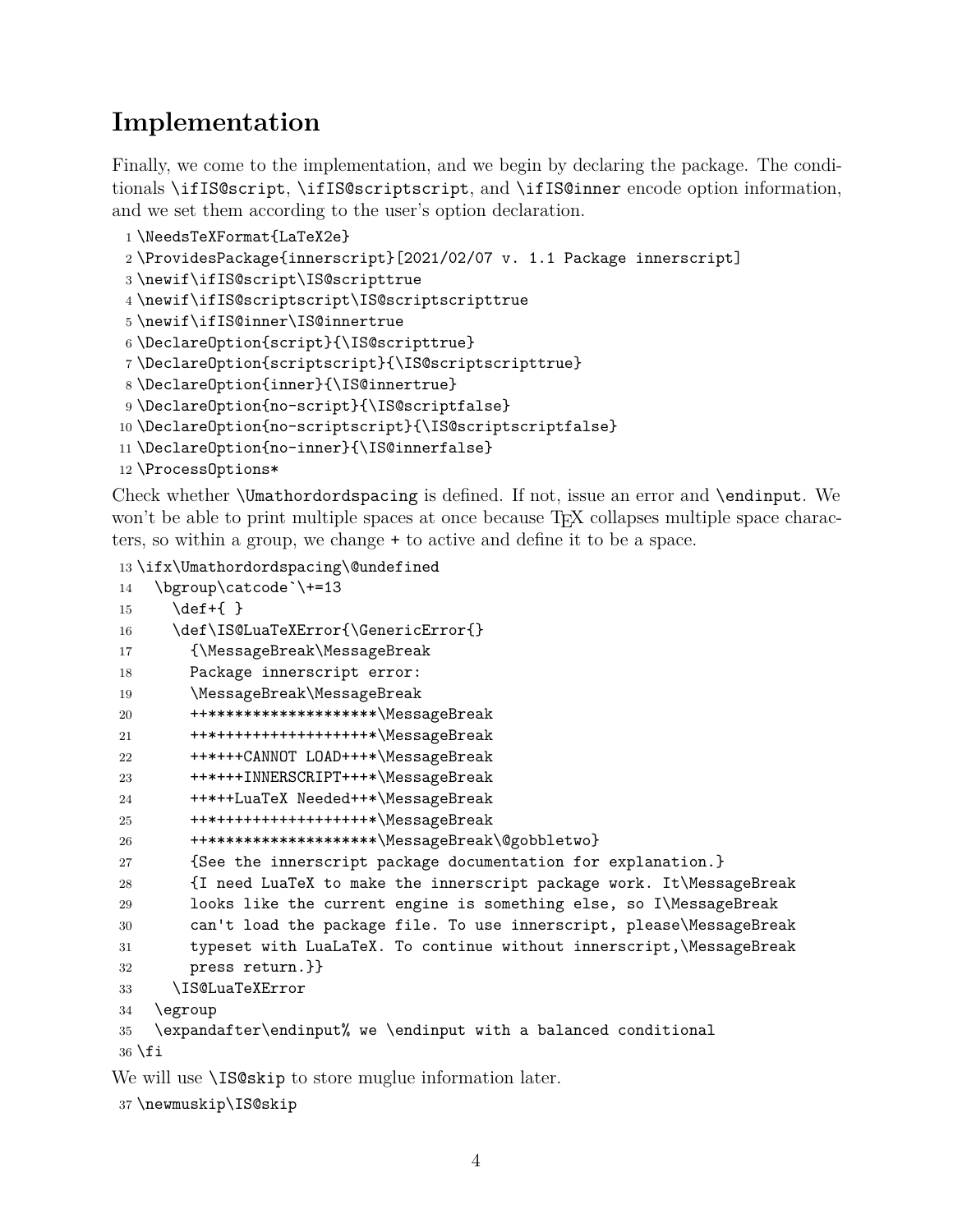First we set the spacing for \scriptstyle and \crampedscriptstyle atoms. Each command has the form

```
\Umath\langle \mathit{math classes} \ranglespacing\\langle \mathit{math style}\rangle = \langle \mathit{factor} \rangle\thinmuskip,
```
where the *math classes* are a pair of choices from ord, op, bin, rel, open, close, punct, and inner. The *math style* is either scriptstyle or crampedscriptstyle, and the *factor* corresponds to the spacing listed in Table 2. We set the \scriptstyle and \scriptscriptstyle spacing before handling  $\mathrm{subformula}$  because we want to use updated spacing values for the \mathinner space adjustments. Otherwise, the \scriptstyle and \scriptscriptstyle adjustments will overwrite changes to \mathinner spacing.

```
38 \ifIS@script
39 \wlog{Package innerscript Info:
40 Adjusting spacing for \string\scriptstyle.}
41 \Umathordopspacing\scriptstyle=0.6\thinmuskip
42 \Umathordbinspacing\scriptstyle=0.7\thinmuskip
43 \Umathordrelspacing\scriptstyle=\thinmuskip
44 \Umathordinnerspacing\scriptstyle=0.6\thinmuskip
45 \Umathopordspacing\scriptstyle=0.6\thinmuskip
46 \Umathopopspacing\scriptstyle=0.6\thinmuskip
47 \Umathoprelspacing\scriptstyle=\thinmuskip
48 \Umathopinnerspacing\scriptstyle=\thinmuskip
49 \Umathbinordspacing\scriptstyle=0.7\thinmuskip
50 \Umathbinopspacing\scriptstyle=0.7\thinmuskip
51 \Umathbinopenspacing\scriptstyle=0.7\thinmuskip
52 \Umathbininnerspacing\scriptstyle=0.7\thinmuskip
53 \Umathrelordspacing\scriptstyle=\thinmuskip
54 \Umathrelopspacing\scriptstyle=\thinmuskip
55 \Umathrelopenspacing\scriptstyle=\thinmuskip
56 \Umathrelinnerspacing\scriptstyle=\thinmuskip
57 \Umathcloseopspacing\scriptstyle=0.6\thinmuskip
58 \Umathclosebinspacing\scriptstyle=0.7\thinmuskip
59 \Umathcloserelspacing\scriptstyle=\thinmuskip
60 \Umathcloseinnerspacing\scriptstyle=0.6\thinmuskip
61 \Umathpunctordspacing\scriptstyle=0.6\thinmuskip
62 \Umathpunctopspacing\scriptstyle=0.6\thinmuskip
63 \Umathpunctrelspacing\scriptstyle=0.6\thinmuskip
64 \Umathpunctopenspacing\scriptstyle=0.6\thinmuskip
65 \Umathpunctclosespacing\scriptstyle=0.6\thinmuskip
66 \Umathpunctpunctspacing\scriptstyle=0.6\thinmuskip
67 \Umathpunctinnerspacing\scriptstyle=0.6\thinmuskip
68 \Umathinnerordspacing\scriptstyle=0.6\thinmuskip
69 \Umathinneropspacing\scriptstyle=0.6\thinmuskip
70 \Umathinnerbinspacing\scriptstyle=0.7\thinmuskip
71 \Umathinnerrelspacing\scriptstyle=\thinmuskip
72 \Umathinneropenspacing\scriptstyle=0.6\thinmuskip
73 \Umathinnerpunctspacing\scriptstyle=0.6\thinmuskip
74 \Umathinnerinnerspacing\scriptstyle=0.6\thinmuskip
```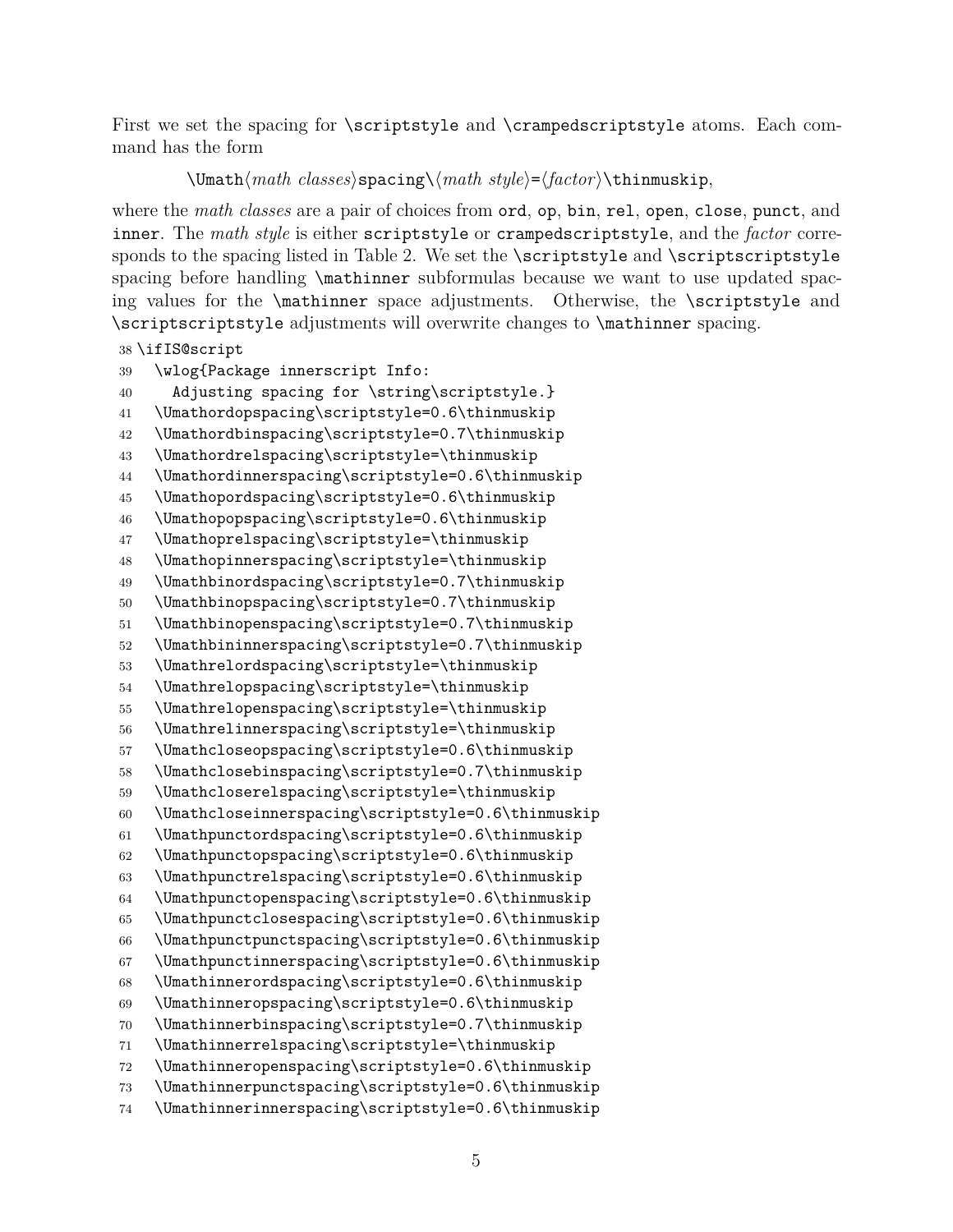```
75 \wlog{Package innerscript Info:
76 Adjusting spacing for \string\crampedscriptstyle.}
77 \Umathordopspacing\crampedscriptstyle=0.6\thinmuskip
78 \Umathordbinspacing\crampedscriptstyle=0.7\thinmuskip
79 \Umathordrelspacing\crampedscriptstyle=\thinmuskip
80 \Umathordinnerspacing\crampedscriptstyle=0.6\thinmuskip
81 \Umathopordspacing\crampedscriptstyle=0.6\thinmuskip
82 \Umathopopspacing\crampedscriptstyle=0.6\thinmuskip
83 \Umathoprelspacing\crampedscriptstyle=\thinmuskip
84 \Umathopinnerspacing\crampedscriptstyle=\thinmuskip
85 \Umathbinordspacing\crampedscriptstyle=0.7\thinmuskip
86 \Umathbinopspacing\crampedscriptstyle=0.7\thinmuskip
87 \Umathbinopenspacing\crampedscriptstyle=0.7\thinmuskip
88 \Umathbininnerspacing\crampedscriptstyle=0.7\thinmuskip
89 \Umathrelordspacing\crampedscriptstyle=\thinmuskip
90 \Umathrelopspacing\crampedscriptstyle=\thinmuskip
91 \Umathrelopenspacing\crampedscriptstyle=\thinmuskip
92 \Umathrelinnerspacing\crampedscriptstyle=\thinmuskip
93 \Umathcloseopspacing\crampedscriptstyle=0.6\thinmuskip
94 \Umathclosebinspacing\crampedscriptstyle=0.7\thinmuskip
95 \Umathcloserelspacing\crampedscriptstyle=\thinmuskip
96 \Umathcloseinnerspacing\crampedscriptstyle=0.6\thinmuskip
97 \Umathpunctordspacing\crampedscriptstyle=0.6\thinmuskip
98 \Umathpunctopspacing\crampedscriptstyle=0.6\thinmuskip
99 \Umathpunctrelspacing\crampedscriptstyle=0.6\thinmuskip
100 \Umathpunctopenspacing\crampedscriptstyle=0.6\thinmuskip
101 \Umathpunctclosespacing\crampedscriptstyle=0.6\thinmuskip
102 \Umathpunctpunctspacing\crampedscriptstyle=0.6\thinmuskip
103 \Umathpunctinnerspacing\crampedscriptstyle=0.6\thinmuskip
104 \Umathinnerordspacing\crampedscriptstyle=0.6\thinmuskip
105 \Umathinneropspacing\crampedscriptstyle=0.6\thinmuskip
106 \Umathinnerbinspacing\crampedscriptstyle=0.7\thinmuskip
107 \Umathinnerrelspacing\crampedscriptstyle=\thinmuskip
108 \Umathinneropenspacing\crampedscriptstyle=0.6\thinmuskip
109 \Umathinnerpunctspacing\crampedscriptstyle=0.6\thinmuskip
110 \Umathinnerinnerspacing\crampedscriptstyle=0.6\thinmuskip
```
\fi

Set the spacing for \scriptscriptstyle and \crampedscriptscriptstyle. The process is the same as it was for \scriptstyle except with different \muskip *factors*.

### \ifIS@scriptscript

- \wlog{Package innerscript Info:
- Adjusting spacing for \string\scriptscriptstyle.}
- \Umathordopspacing\scriptscriptstyle=0.4\thinmuskip
- \Umathordbinspacing\scriptscriptstyle=0.5\thinmuskip
- \Umathordrelspacing\scriptscriptstyle=0.7\thinmuskip
- \Umathordinnerspacing\scriptscriptstyle=0.4\thinmuskip
- \Umathopordspacing\scriptscriptstyle=0.4\thinmuskip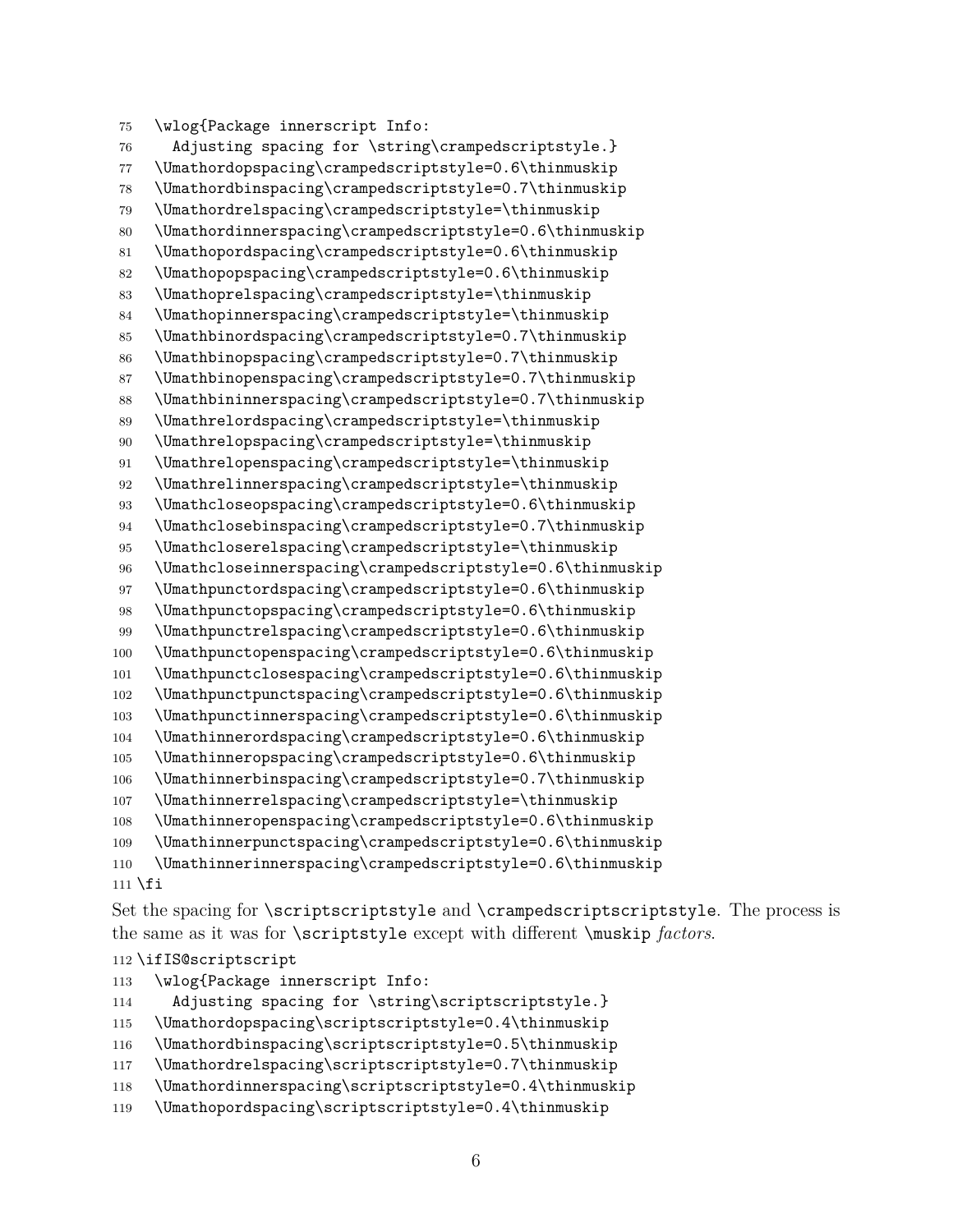```
120 \Umathopopspacing\scriptscriptstyle=0.4\thinmuskip
121 \Umathoprelspacing\scriptscriptstyle=0.7\thinmuskip
122 \Umathopinnerspacing\scriptscriptstyle=0.7\thinmuskip
123 \Umathbinordspacing\scriptscriptstyle=0.5\thinmuskip
124 \Umathbinopspacing\scriptscriptstyle=0.5\thinmuskip
125 \Umathbinopenspacing\scriptscriptstyle=0.5\thinmuskip
126 \Umathbininnerspacing\scriptscriptstyle=0.5\thinmuskip
127 \Umathrelordspacing\scriptscriptstyle=0.7\thinmuskip
128 \Umathrelopspacing\scriptscriptstyle=0.7\thinmuskip
129 \Umathrelopenspacing\scriptscriptstyle=0.7\thinmuskip
130 \Umathrelinnerspacing\scriptscriptstyle=0.7\thinmuskip
131 \Umathcloseopspacing\scriptscriptstyle=0.4\thinmuskip
132 \Umathclosebinspacing\scriptscriptstyle=0.5\thinmuskip
133 \Umathcloserelspacing\scriptscriptstyle=0.7\thinmuskip
134 \Umathcloseinnerspacing\scriptscriptstyle=0.4\thinmuskip
135 \Umathpunctordspacing\scriptscriptstyle=0.4\thinmuskip
136 \Umathpunctopspacing\scriptscriptstyle=0.4\thinmuskip
137 \Umathpunctrelspacing\scriptscriptstyle=0.4\thinmuskip
138 \Umathpunctopenspacing\scriptscriptstyle=0.4\thinmuskip
139 \Umathpunctclosespacing\scriptscriptstyle=0.4\thinmuskip
140 \Umathpunctpunctspacing\scriptscriptstyle=0.4\thinmuskip
141 \Umathpunctinnerspacing\scriptscriptstyle=0.4\thinmuskip
142 \Umathinnerordspacing\scriptscriptstyle=0.4\thinmuskip
143 \Umathinneropspacing\scriptscriptstyle=0.4\thinmuskip
144 \Umathinnerbinspacing\scriptscriptstyle=0.5\thinmuskip
145 \Umathinnerrelspacing\scriptscriptstyle=0.7\thinmuskip
146 \Umathinneropenspacing\scriptscriptstyle=0.4\thinmuskip
147 \Umathinnerpunctspacing\scriptscriptstyle=0.4\thinmuskip
148 \Umathinnerinnerspacing\scriptscriptstyle=0.4\thinmuskip
149 \wlog{Package innerscript Info:
150 Adjusting spacing for \string\crampedscriptscriptstyle.}
151 \Umathordopspacing\crampedscriptscriptstyle=0.4\thinmuskip
152 \Umathordbinspacing\crampedscriptscriptstyle=0.5\thinmuskip
153 \Umathordrelspacing\crampedscriptscriptstyle=0.7\thinmuskip
154 \Umathordinnerspacing\crampedscriptscriptstyle=0.4\thinmuskip
155 \Umathopordspacing\crampedscriptscriptstyle=0.4\thinmuskip
156 \Umathopopspacing\crampedscriptscriptstyle=0.4\thinmuskip
157 \Umathoprelspacing\crampedscriptscriptstyle=0.7\thinmuskip
158 \Umathopinnerspacing\crampedscriptscriptstyle=0.7\thinmuskip
159 \Umathbinordspacing\crampedscriptscriptstyle=0.5\thinmuskip
160 \Umathbinopspacing\crampedscriptscriptstyle=0.5\thinmuskip
161 \Umathbinopenspacing\crampedscriptscriptstyle=0.5\thinmuskip
162 \Umathbininnerspacing\crampedscriptscriptstyle=0.5\thinmuskip
163 \Umathrelordspacing\crampedscriptscriptstyle=0.7\thinmuskip
164 \Umathrelopspacing\crampedscriptscriptstyle=0.7\thinmuskip
165 \Umathrelopenspacing\crampedscriptscriptstyle=0.7\thinmuskip
166 \Umathrelinnerspacing\crampedscriptscriptstyle=0.7\thinmuskip
```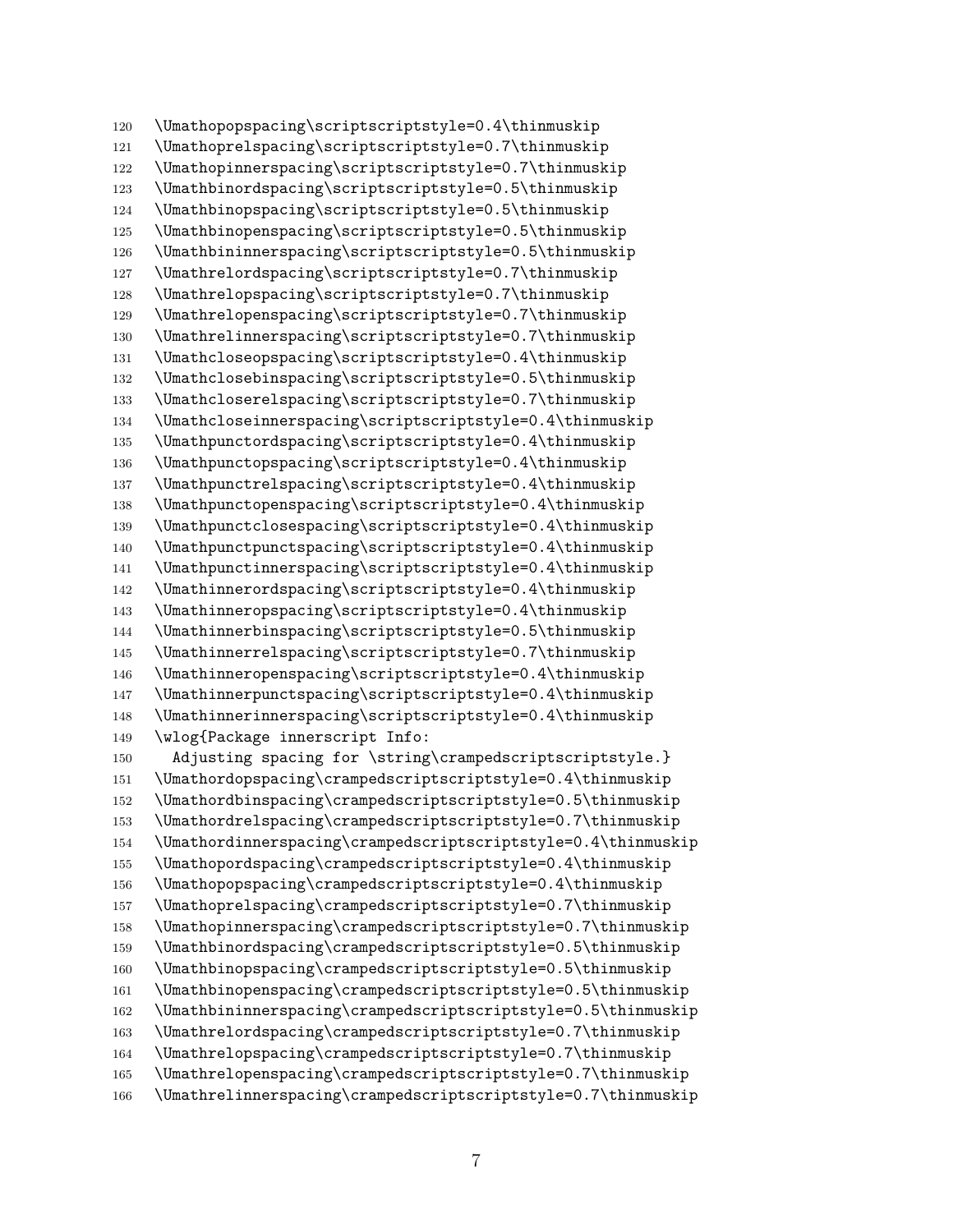```
167 \Umathcloseopspacing\crampedscriptscriptstyle=0.4\thinmuskip
168 \Umathclosebinspacing\crampedscriptscriptstyle=0.5\thinmuskip
169 \Umathcloserelspacing\crampedscriptscriptstyle=0.7\thinmuskip
170 \Umathcloseinnerspacing\crampedscriptscriptstyle=0.4\thinmuskip
171 \Umathpunctordspacing\crampedscriptscriptstyle=0.4\thinmuskip
172 \Umathpunctopspacing\crampedscriptscriptstyle=0.4\thinmuskip
173 \Umathpunctrelspacing\crampedscriptscriptstyle=0.4\thinmuskip
174 \Umathpunctopenspacing\crampedscriptscriptstyle=0.4\thinmuskip
175 \Umathpunctclosespacing\crampedscriptscriptstyle=0.4\thinmuskip
176 \Umathpunctpunctspacing\crampedscriptscriptstyle=0.4\thinmuskip
177 \Umathpunctinnerspacing\crampedscriptscriptstyle=0.4\thinmuskip
178 \Umathinnerordspacing\crampedscriptscriptstyle=0.4\thinmuskip
179 \Umathinneropspacing\crampedscriptscriptstyle=0.4\thinmuskip
180 \Umathinnerbinspacing\crampedscriptscriptstyle=0.5\thinmuskip
181 \Umathinnerrelspacing\crampedscriptscriptstyle=0.7\thinmuskip
182 \Umathinneropenspacing\crampedscriptscriptstyle=0.4\thinmuskip
183 \Umathinnerpunctspacing\crampedscriptscriptstyle=0.4\thinmuskip
184 \Umathinnerinnerspacing\crampedscriptscriptstyle=0.4\thinmuskip
```

```
185 \fi
```
\ifIS@inner

Now set the spacing for  $\mathbb{I}$  subformulas. We store each  $\mathbb{I}$  spacing dimension in \IS@skip and use it to reset the \mathinner spacing. Each command has the form

> \IS@skip\Umath $\langle math \ class \rangle$ ordspacing\ $\langle math \ style="color: red;">style \$ \Umath $\langle \mathit{math} \rangle$ innerspacing\ $\langle \mathit{math} \rangle$ \IS@skip

or

\IS@skip\Umathord\math class\spacing\\math style\ \Umathinner/math class\spacing\/math style\\IS@skip,

where *math class* is one of ord, op, bin, rel, open, close, punct, or inner. The *math style* is either displaystyle, textstyle, scriptstyle, scriptscriptstyle, or the cramped version of any of those four.

```
187 \wlog{Package innerscript Info:
188 Adjusting spacing for \string\mathinner.}
189 \IS@skip\Umathordordspacing\displaystyle
190 \Umathordinnerspacing\displaystyle\IS@skip
191 \IS@skip\Umathordordspacing\textstyle
192 \Umathordinnerspacing\textstyle\IS@skip
193 \IS@skip\Umathordordspacing\scriptstyle
```
- \Umathordinnerspacing\scriptstyle\IS@skip
- \IS@skip\Umathordordspacing\scriptscriptstyle
- \Umathordinnerspacing\scriptscriptstyle\IS@skip

```
197 \IS@skip\Umathordordspacing\crampeddisplaystyle
```
- \Umathordinnerspacing\crampeddisplaystyle\IS@skip
- \IS@skip\Umathordordspacing\crampedtextstyle

```
200 \Umathordinnerspacing\crampedtextstyle\IS@skip
```
\IS@skip\Umathordordspacing\crampedscriptstyle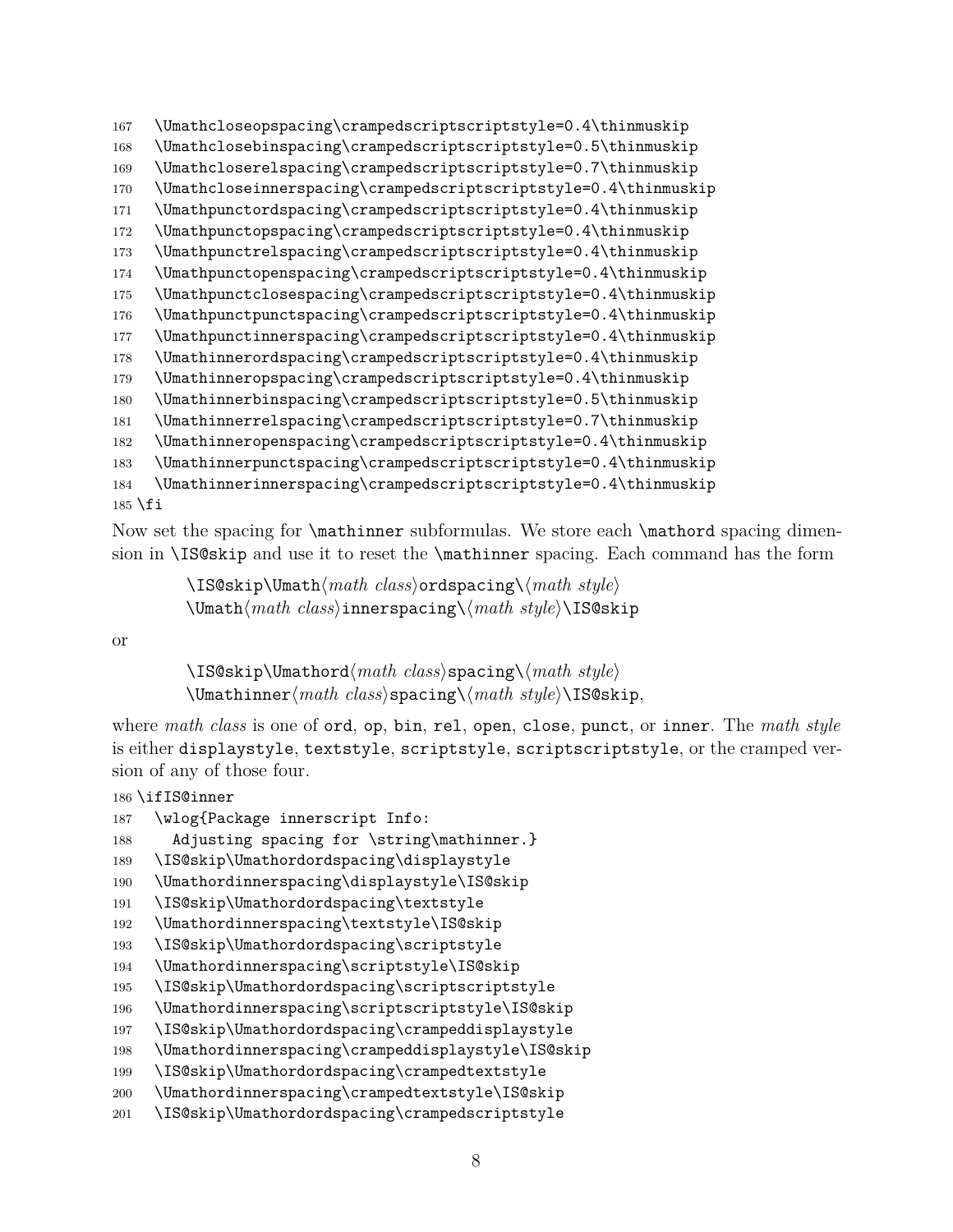\Umathordinnerspacing\crampedscriptstyle\IS@skip \IS@skip\Umathordordspacing\crampedscriptscriptstyle \Umathordinnerspacing\crampedscriptscriptstyle\IS@skip \IS@skip\Umathopordspacing\displaystyle \Umathopinnerspacing\displaystyle\IS@skip \IS@skip\Umathopordspacing\textstyle \Umathopinnerspacing\textstyle\IS@skip \IS@skip\Umathopordspacing\scriptstyle \Umathopinnerspacing\scriptstyle\IS@skip \IS@skip\Umathopordspacing\scriptscriptstyle \Umathopinnerspacing\scriptscriptstyle\IS@skip \IS@skip\Umathopordspacing\crampeddisplaystyle \Umathopinnerspacing\crampeddisplaystyle\IS@skip \IS@skip\Umathopordspacing\crampedtextstyle \Umathopinnerspacing\crampedtextstyle\IS@skip \IS@skip\Umathopordspacing\crampedscriptstyle \Umathopinnerspacing\crampedscriptstyle\IS@skip \IS@skip\Umathopordspacing\crampedscriptscriptstyle \Umathopinnerspacing\crampedscriptscriptstyle\IS@skip \IS@skip\Umathbinordspacing\displaystyle \Umathbininnerspacing\displaystyle\IS@skip \IS@skip\Umathbinordspacing\textstyle \Umathbininnerspacing\textstyle\IS@skip \IS@skip\Umathbinordspacing\scriptstyle \Umathbininnerspacing\scriptstyle\IS@skip \IS@skip\Umathbinordspacing\scriptscriptstyle \Umathbininnerspacing\scriptscriptstyle\IS@skip \IS@skip\Umathbinordspacing\crampeddisplaystyle \Umathbininnerspacing\crampeddisplaystyle\IS@skip \IS@skip\Umathbinordspacing\crampedtextstyle \Umathbininnerspacing\crampedtextstyle\IS@skip \IS@skip\Umathbinordspacing\crampedscriptstyle \Umathbininnerspacing\crampedscriptstyle\IS@skip \IS@skip\Umathbinordspacing\crampedscriptscriptstyle \Umathbininnerspacing\crampedscriptscriptstyle\IS@skip \IS@skip\Umathrelordspacing\displaystyle \Umathrelinnerspacing\displaystyle\IS@skip \IS@skip\Umathrelordspacing\textstyle \Umathrelinnerspacing\textstyle\IS@skip \IS@skip\Umathrelordspacing\scriptstyle \Umathrelinnerspacing\scriptstyle\IS@skip \IS@skip\Umathrelordspacing\scriptscriptstyle \Umathrelinnerspacing\scriptscriptstyle\IS@skip \IS@skip\Umathrelordspacing\crampeddisplaystyle \Umathrelinnerspacing\crampeddisplaystyle\IS@skip \IS@skip\Umathrelordspacing\crampedtextstyle \Umathrelinnerspacing\crampedtextstyle\IS@skip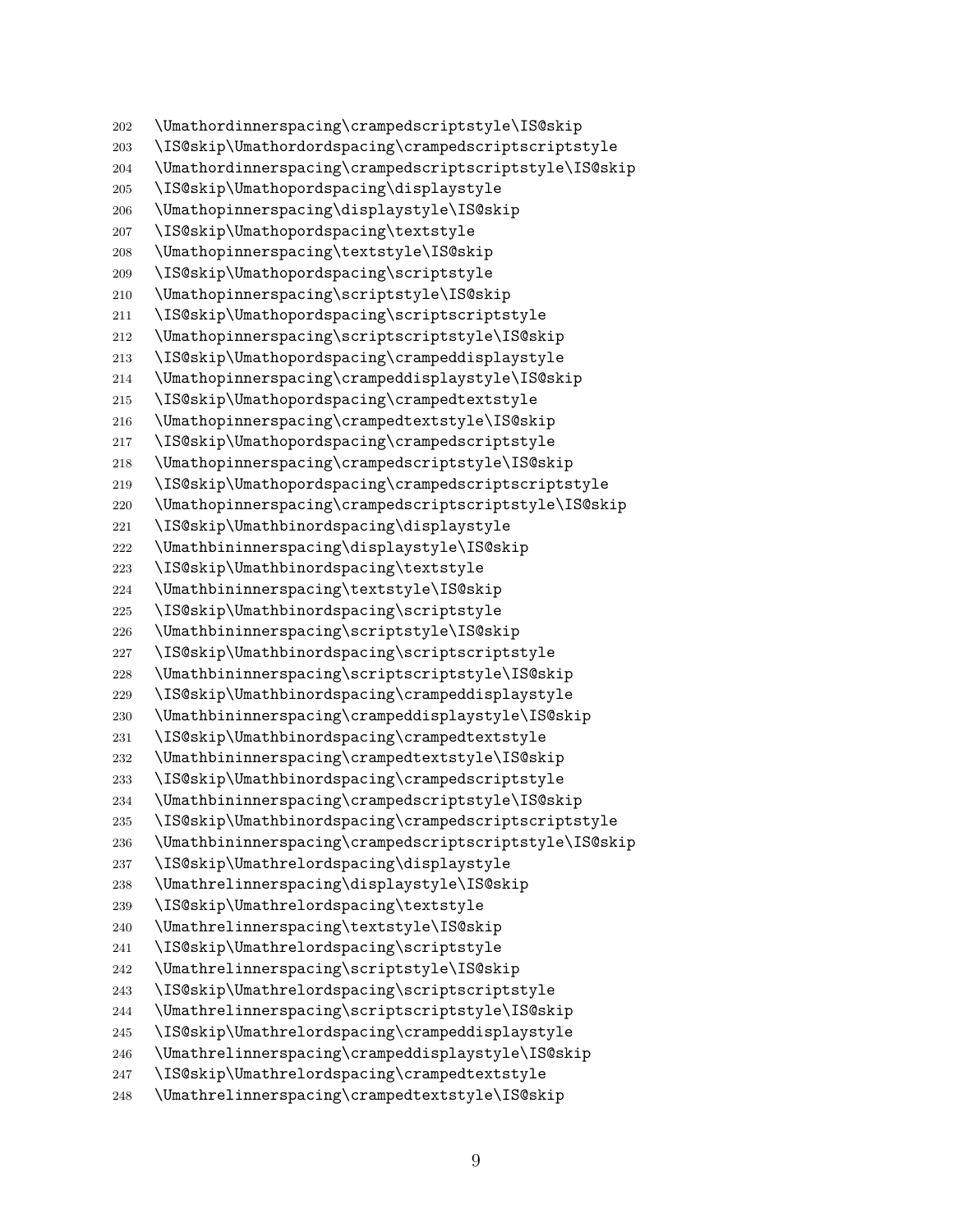\IS@skip\Umathrelordspacing\crampedscriptstyle \Umathrelinnerspacing\crampedscriptstyle\IS@skip \IS@skip\Umathrelordspacing\crampedscriptscriptstyle \Umathrelinnerspacing\crampedscriptscriptstyle\IS@skip \IS@skip\Umathopenordspacing\displaystyle \Umathopeninnerspacing\displaystyle\IS@skip \IS@skip\Umathopenordspacing\textstyle \Umathopeninnerspacing\textstyle\IS@skip \IS@skip\Umathopenordspacing\scriptstyle \Umathopeninnerspacing\scriptstyle\IS@skip \IS@skip\Umathopenordspacing\scriptscriptstyle \Umathopeninnerspacing\scriptscriptstyle\IS@skip \IS@skip\Umathopenordspacing\crampeddisplaystyle \Umathopeninnerspacing\crampeddisplaystyle\IS@skip \IS@skip\Umathopenordspacing\crampedtextstyle \Umathopeninnerspacing\crampedtextstyle\IS@skip \IS@skip\Umathopenordspacing\crampedscriptstyle \Umathopeninnerspacing\crampedscriptstyle\IS@skip \IS@skip\Umathopenordspacing\crampedscriptscriptstyle \Umathopeninnerspacing\crampedscriptscriptstyle\IS@skip \IS@skip\Umathcloseordspacing\displaystyle \Umathcloseinnerspacing\displaystyle\IS@skip \IS@skip\Umathcloseordspacing\textstyle \Umathcloseinnerspacing\textstyle\IS@skip \IS@skip\Umathcloseordspacing\scriptstyle \Umathcloseinnerspacing\scriptstyle\IS@skip \IS@skip\Umathcloseordspacing\scriptscriptstyle \Umathcloseinnerspacing\scriptscriptstyle\IS@skip \IS@skip\Umathcloseordspacing\crampeddisplaystyle \Umathcloseinnerspacing\crampeddisplaystyle\IS@skip \IS@skip\Umathcloseordspacing\crampedtextstyle \Umathcloseinnerspacing\crampedtextstyle\IS@skip \IS@skip\Umathcloseordspacing\crampedscriptstyle \Umathcloseinnerspacing\crampedscriptstyle\IS@skip \IS@skip\Umathcloseordspacing\crampedscriptscriptstyle \Umathcloseinnerspacing\crampedscriptscriptstyle\IS@skip \IS@skip\Umathpunctordspacing\displaystyle \Umathpunctinnerspacing\displaystyle\IS@skip \IS@skip\Umathpunctordspacing\textstyle \Umathpunctinnerspacing\textstyle\IS@skip \IS@skip\Umathpunctordspacing\scriptstyle \Umathpunctinnerspacing\scriptstyle\IS@skip \IS@skip\Umathpunctordspacing\scriptscriptstyle \Umathpunctinnerspacing\scriptscriptstyle\IS@skip \IS@skip\Umathpunctordspacing\crampeddisplaystyle \Umathpunctinnerspacing\crampeddisplaystyle\IS@skip \IS@skip\Umathpunctordspacing\crampedtextstyle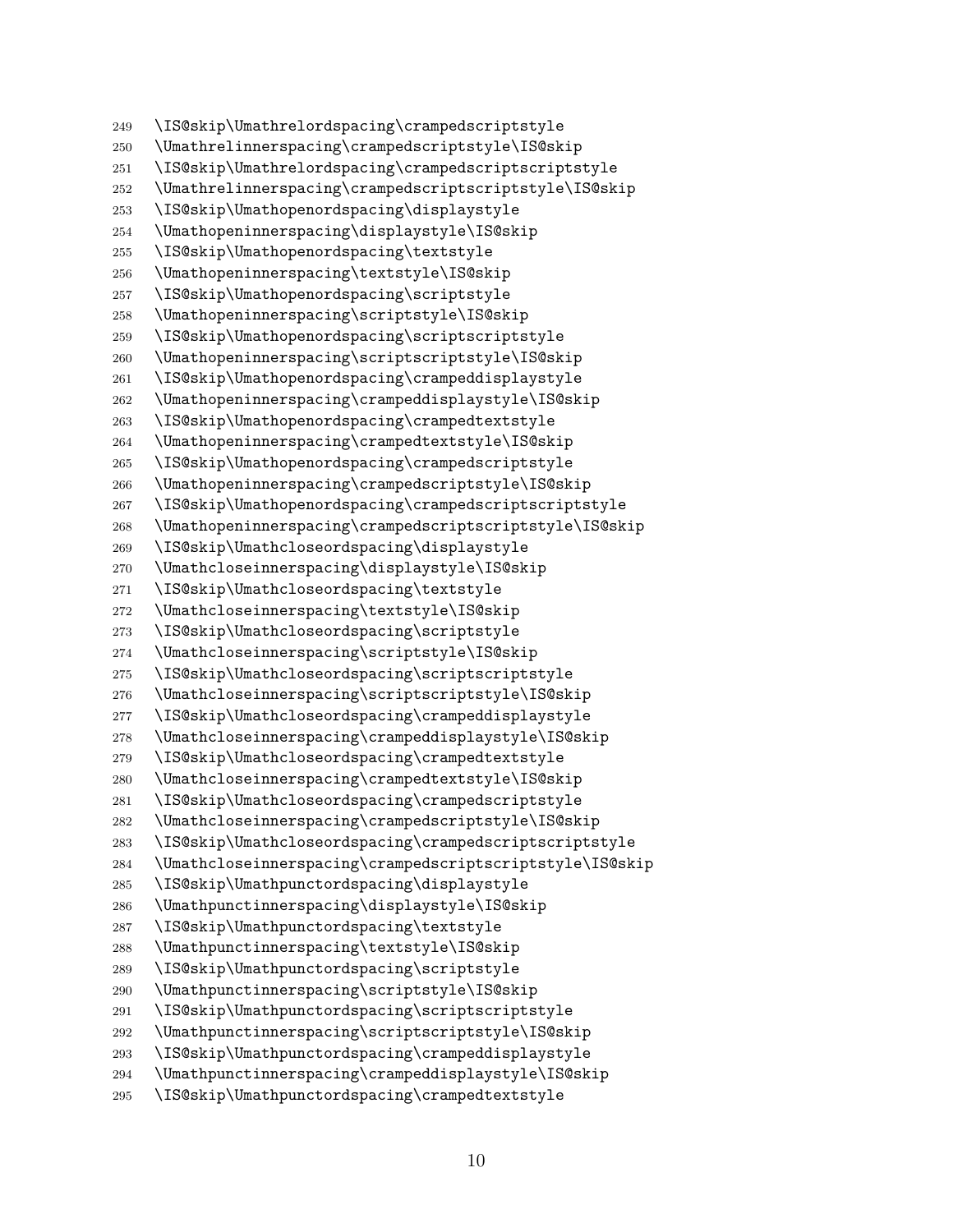\Umathpunctinnerspacing\crampedtextstyle\IS@skip \IS@skip\Umathpunctordspacing\crampedscriptstyle \Umathpunctinnerspacing\crampedscriptstyle\IS@skip \IS@skip\Umathpunctordspacing\crampedscriptscriptstyle \Umathpunctinnerspacing\crampedscriptscriptstyle\IS@skip \IS@skip\Umathordordspacing\displaystyle \Umathinnerordspacing\displaystyle\IS@skip \IS@skip\Umathordordspacing\textstyle \Umathinnerordspacing\textstyle\IS@skip \IS@skip\Umathordordspacing\scriptstyle \Umathinnerordspacing\scriptstyle\IS@skip \IS@skip\Umathordordspacing\scriptscriptstyle \Umathinnerordspacing\scriptscriptstyle\IS@skip \IS@skip\Umathordordspacing\crampeddisplaystyle \Umathinnerordspacing\crampeddisplaystyle\IS@skip \IS@skip\Umathordordspacing\crampedtextstyle \Umathinnerordspacing\crampedtextstyle\IS@skip \IS@skip\Umathordordspacing\crampedscriptstyle \Umathinnerordspacing\crampedscriptstyle\IS@skip \IS@skip\Umathordordspacing\crampedscriptscriptstyle \Umathinnerordspacing\crampedscriptscriptstyle\IS@skip \IS@skip\Umathordopspacing\displaystyle \Umathinneropspacing\displaystyle\IS@skip \IS@skip\Umathordopspacing\textstyle \Umathinneropspacing\textstyle\IS@skip \IS@skip\Umathordopspacing\scriptstyle \Umathinneropspacing\scriptstyle\IS@skip \IS@skip\Umathordopspacing\scriptscriptstyle \Umathinneropspacing\scriptscriptstyle\IS@skip \IS@skip\Umathordopspacing\crampeddisplaystyle \Umathinneropspacing\crampeddisplaystyle\IS@skip \IS@skip\Umathordopspacing\crampedtextstyle \Umathinneropspacing\crampedtextstyle\IS@skip \IS@skip\Umathordopspacing\crampedscriptstyle \Umathinneropspacing\crampedscriptstyle\IS@skip \IS@skip\Umathordopspacing\crampedscriptscriptstyle \Umathinneropspacing\crampedscriptscriptstyle\IS@skip \IS@skip\Umathordbinspacing\displaystyle \Umathinnerbinspacing\displaystyle\IS@skip \IS@skip\Umathordbinspacing\textstyle \Umathinnerbinspacing\textstyle\IS@skip \IS@skip\Umathordbinspacing\scriptstyle \Umathinnerbinspacing\scriptstyle\IS@skip \IS@skip\Umathordbinspacing\scriptscriptstyle \Umathinnerbinspacing\scriptscriptstyle\IS@skip \IS@skip\Umathordbinspacing\crampeddisplaystyle \Umathinnerbinspacing\crampeddisplaystyle\IS@skip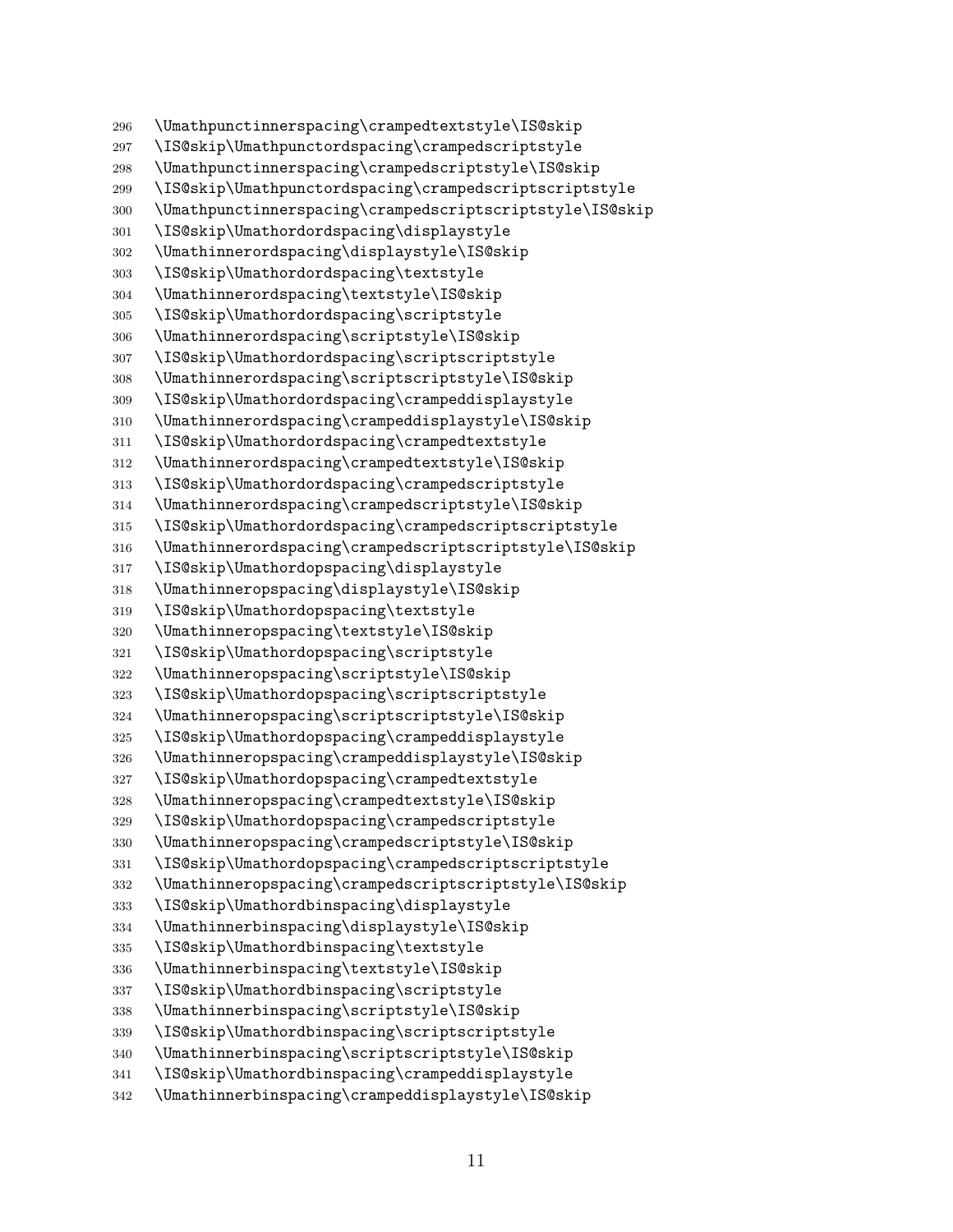\IS@skip\Umathordbinspacing\crampedtextstyle \Umathinnerbinspacing\crampedtextstyle\IS@skip \IS@skip\Umathordbinspacing\crampedscriptstyle \Umathinnerbinspacing\crampedscriptstyle\IS@skip \IS@skip\Umathordbinspacing\crampedscriptscriptstyle \Umathinnerbinspacing\crampedscriptscriptstyle\IS@skip \IS@skip\Umathordrelspacing\displaystyle \Umathinnerrelspacing\displaystyle\IS@skip \IS@skip\Umathordrelspacing\textstyle \Umathinnerrelspacing\textstyle\IS@skip \IS@skip\Umathordrelspacing\scriptstyle \Umathinnerrelspacing\scriptstyle\IS@skip \IS@skip\Umathordrelspacing\scriptscriptstyle \Umathinnerrelspacing\scriptscriptstyle\IS@skip \IS@skip\Umathordrelspacing\crampeddisplaystyle \Umathinnerrelspacing\crampeddisplaystyle\IS@skip \IS@skip\Umathordrelspacing\crampedtextstyle \Umathinnerrelspacing\crampedtextstyle\IS@skip \IS@skip\Umathordrelspacing\crampedscriptstyle \Umathinnerrelspacing\crampedscriptstyle\IS@skip \IS@skip\Umathordrelspacing\crampedscriptscriptstyle \Umathinnerrelspacing\crampedscriptscriptstyle\IS@skip \IS@skip\Umathordopenspacing\displaystyle \Umathinneropenspacing\displaystyle\IS@skip \IS@skip\Umathordopenspacing\textstyle \Umathinneropenspacing\textstyle\IS@skip \IS@skip\Umathordopenspacing\scriptstyle \Umathinneropenspacing\scriptstyle\IS@skip \IS@skip\Umathordopenspacing\scriptscriptstyle \Umathinneropenspacing\scriptscriptstyle\IS@skip \IS@skip\Umathordopenspacing\crampeddisplaystyle \Umathinneropenspacing\crampeddisplaystyle\IS@skip \IS@skip\Umathordopenspacing\crampedtextstyle \Umathinneropenspacing\crampedtextstyle\IS@skip \IS@skip\Umathordopenspacing\crampedscriptstyle \Umathinneropenspacing\crampedscriptstyle\IS@skip \IS@skip\Umathordopenspacing\crampedscriptscriptstyle \Umathinneropenspacing\crampedscriptscriptstyle\IS@skip \IS@skip\Umathordclosespacing\displaystyle \Umathinnerclosespacing\displaystyle\IS@skip \IS@skip\Umathordclosespacing\textstyle \Umathinnerclosespacing\textstyle\IS@skip \IS@skip\Umathordclosespacing\scriptstyle \Umathinnerclosespacing\scriptstyle\IS@skip \IS@skip\Umathordclosespacing\scriptscriptstyle \Umathinnerclosespacing\scriptscriptstyle\IS@skip \IS@skip\Umathordclosespacing\crampeddisplaystyle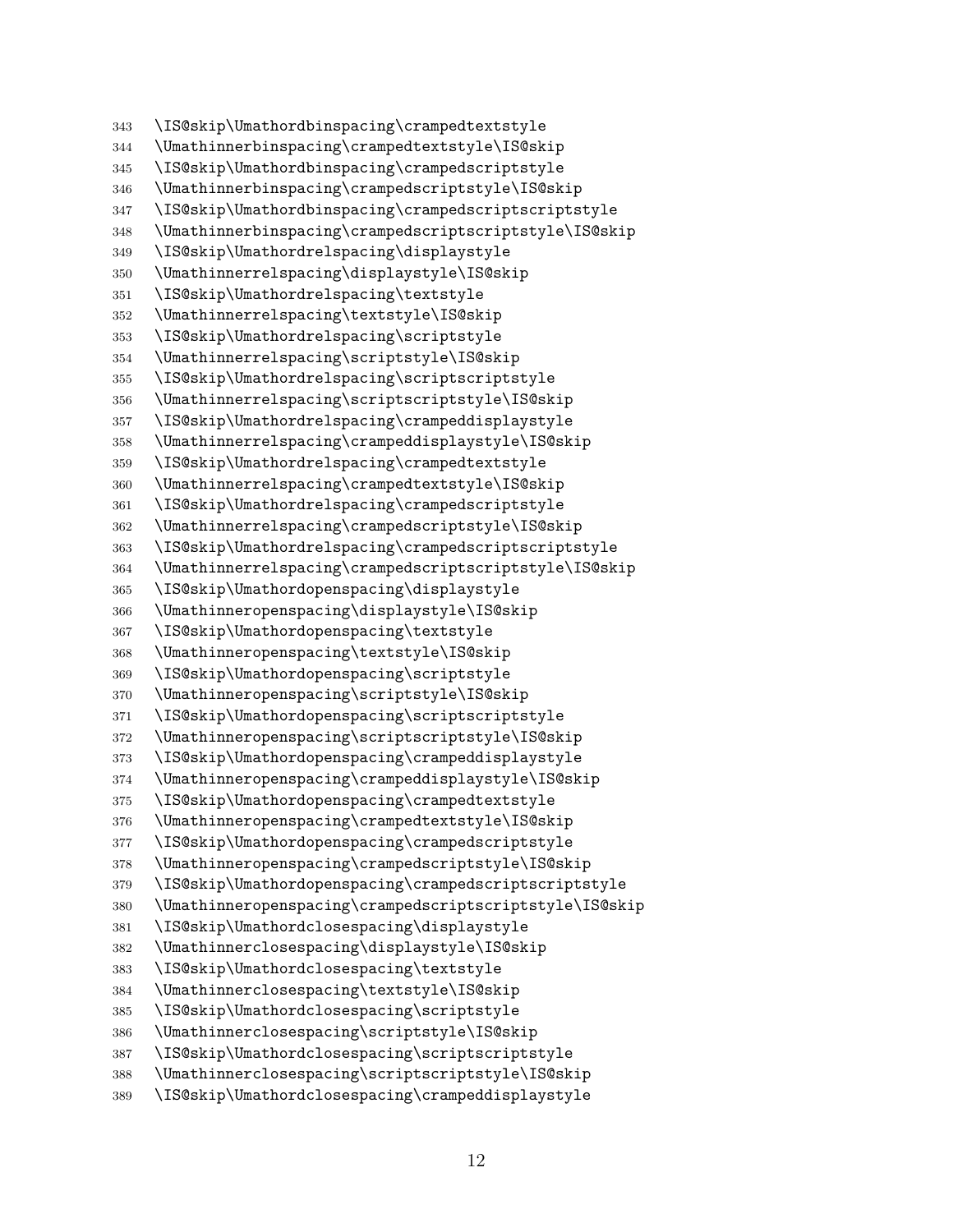\Umathinnerclosespacing\crampeddisplaystyle\IS@skip \IS@skip\Umathordclosespacing\crampedtextstyle \Umathinnerclosespacing\crampedtextstyle\IS@skip \IS@skip\Umathordclosespacing\crampedscriptstyle \Umathinnerclosespacing\crampedscriptstyle\IS@skip \IS@skip\Umathordclosespacing\crampedscriptscriptstyle \Umathinnerclosespacing\crampedscriptscriptstyle\IS@skip \IS@skip\Umathordpunctspacing\displaystyle \Umathinnerpunctspacing\displaystyle\IS@skip \IS@skip\Umathordpunctspacing\textstyle \Umathinnerpunctspacing\textstyle\IS@skip \IS@skip\Umathordpunctspacing\scriptstyle \Umathinnerpunctspacing\scriptstyle\IS@skip \IS@skip\Umathordpunctspacing\scriptscriptstyle \Umathinnerpunctspacing\scriptscriptstyle\IS@skip \IS@skip\Umathordpunctspacing\crampeddisplaystyle \Umathinnerpunctspacing\crampeddisplaystyle\IS@skip \IS@skip\Umathordpunctspacing\crampedtextstyle \Umathinnerpunctspacing\crampedtextstyle\IS@skip \IS@skip\Umathordpunctspacing\crampedscriptstyle \Umathinnerpunctspacing\crampedscriptstyle\IS@skip \IS@skip\Umathordpunctspacing\crampedscriptscriptstyle \Umathinnerpunctspacing\crampedscriptscriptstyle\IS@skip \IS@skip\Umathordordspacing\displaystyle \Umathinnerinnerspacing\displaystyle\IS@skip \IS@skip\Umathordordspacing\textstyle \Umathinnerinnerspacing\textstyle\IS@skip \IS@skip\Umathordordspacing\scriptstyle \Umathinnerinnerspacing\scriptstyle\IS@skip \IS@skip\Umathordordspacing\scriptscriptstyle \Umathinnerinnerspacing\scriptscriptstyle\IS@skip \IS@skip\Umathordordspacing\crampeddisplaystyle \Umathinnerinnerspacing\crampeddisplaystyle\IS@skip \IS@skip\Umathordordspacing\crampedtextstyle \Umathinnerinnerspacing\crampedtextstyle\IS@skip \IS@skip\Umathordordspacing\crampedscriptstyle \Umathinnerinnerspacing\crampedscriptstyle\IS@skip \IS@skip\Umathordordspacing\crampedscriptscriptstyle \Umathinnerinnerspacing\crampedscriptscriptstyle\IS@skip

429  $\ifmmode \big\vert$  429  $\ifmmode \big\vert$